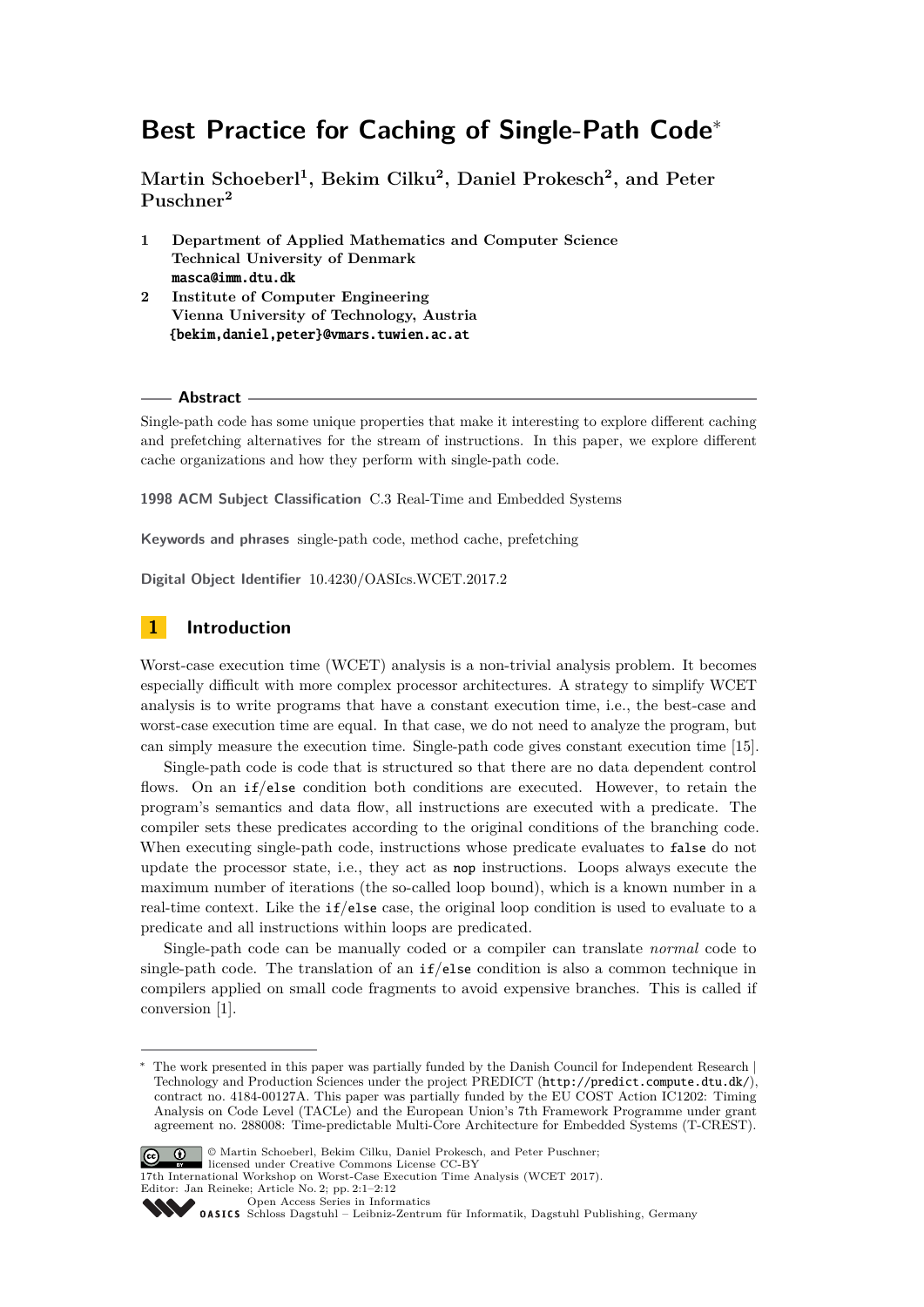#### **2:2 Best Practice for Caching of Single-Path Code**

The time-predictable execution of single-path code demands two features from a processor: (1) the processor needs to support predicates or a conditional move and (2) a predicated instruction shall have the same execution time irrespective of whether the predicate evaluates to true or false. Therefore, we explore single-path code on a processor that fulfills both conditions. Patmos is a processor that is designed especially for real-time systems [\[21\]](#page-11-2). Patmos contains features that shall make WCET analysis simpler, but also supports execution of single-path code with a predicated instruction set and constant execution time of instructions.

Patmos contains also a special instruction cache that caches full functions [\[4\]](#page-10-1). For historical reasons this cache is named method cache (it appeared first in a Java processor [\[18\]](#page-11-3)). Cache misses can only occur at function calls or returns. Caching full functions has one drawback: code that is not executed is still loaded into the cache. However, as programs organized as single-path code execute all their instructions, this main drawback disappears. Therefore, our hypothesis is that the method cache is a good cache organization for single-path code.

This paper explores the method cache in the context of single-path code. We compare and evaluate the method cache against a standard instruction cache using the TACLeBench benchmarks [\[6\]](#page-10-2). Furthermore, we explore performance benefits of an extension of a standard instruction cache with a prefetcher that has been especially designed for single-path code.

The paper is organized in 6 sections: The following section presents related work. Section [3](#page-1-0) provides background on single-path code generation and the time-predictable Patmos processor. Section 4 describes different options of caching for single-path code. Section [5](#page-4-0) evaluates the different caching options on the Patmos processor and compares them. Section [6](#page-10-3) concludes the paper.

# **2 Related Work**

For real-time systems, caches are one of the main sources of temporal uncertainty. State-ofthe-art cache analysis tools are using abstract interpretation for classifying cache accesses [\[12\]](#page-11-4). However, even if these approaches derive safe bounds, the precision of the results derived from the abstract models strongly vary depending on the cache architecture and replacement policy [\[9\]](#page-10-4). For example, an abstract model for the LRU replacement policy achieves better predictability than a model for FIFO or PLRU [\[17\]](#page-11-5).

Another mechanism that aims at making caches more predictable is cache locking [\[14\]](#page-11-6). This technique loads memory contents into the cache and locks it to ensure that it will remain unchanged afterwards. The benefit of cache locking is that all accesses to the locked cache lines will always result into cache hits. The cache content can be locked entirely [\[7\]](#page-10-5) or partially, it can be locked for the whole system lifetime (static locking) or it can be changed at runtime (dynamic locking) [\[5\]](#page-10-6). Although cache locking increases predictability, it reduces performance by restricting the temporal locality of the cache to a set of locked cache lines.

In contrast to conventional code, single-path conversion overcomes predictability issues by generating code that has only a single trace of execution. Thus, keeping traces of possible cache states is no more needed. Furthermore, the use of single-path code eliminates the necessity for cache locking.

# <span id="page-1-0"></span>**3 Background**

This paper builds on prior research work on single-path code and research on the timepredictable computer architecture developed for the T-CREST platform [\[19\]](#page-11-7).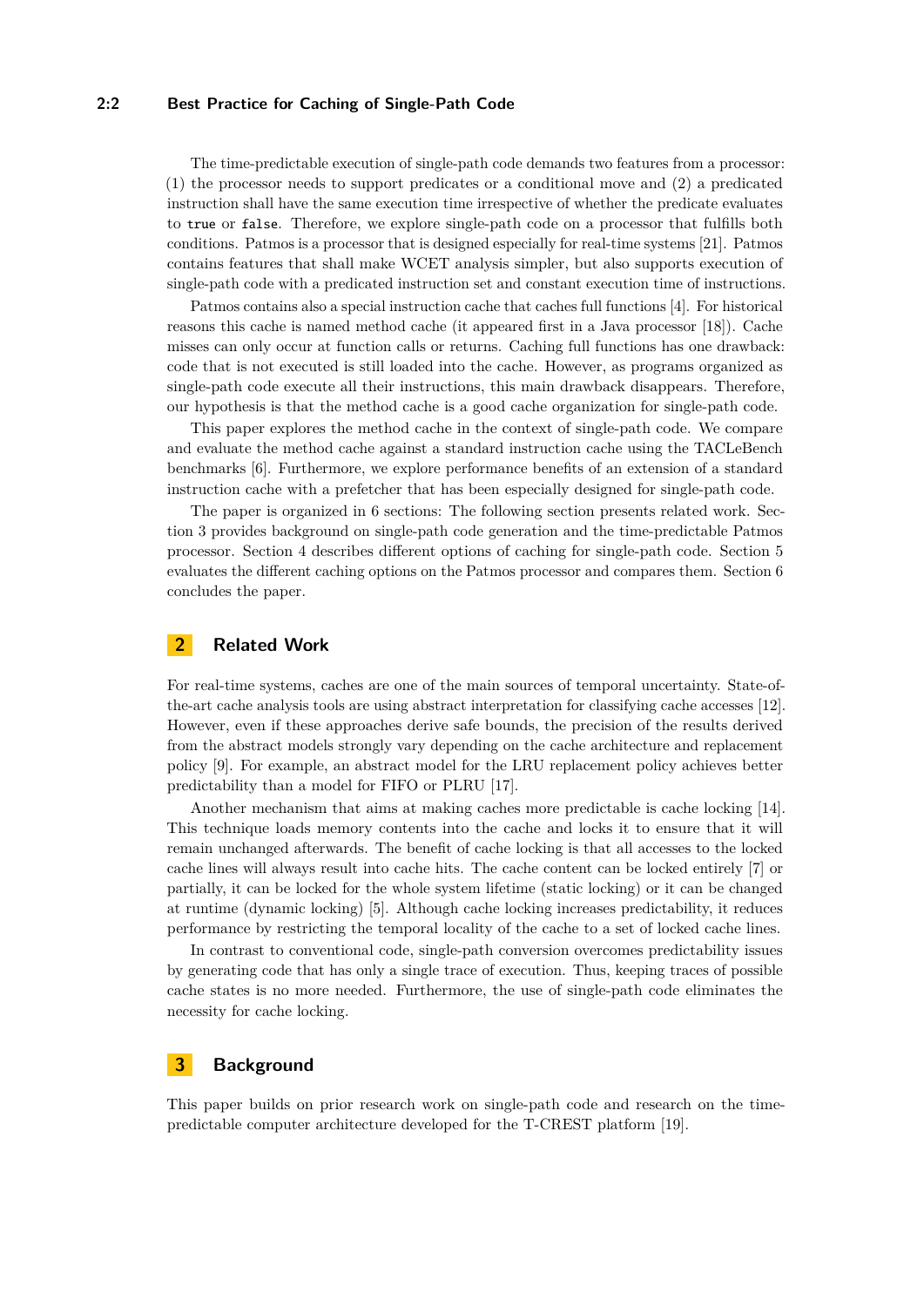## **3.1 Single-path Code Generation**

Puschner and Burns propose single-path code to simplify WCET analysis by avoiding datadependent control flow decisions [\[15\]](#page-11-0). The defining property of single-path code is that any execution follows a single instruction trace, independent from input data. This is achieved by conversion of control dependence to data dependence, with the use of predicated instructions. In code that is WCET analyzable, loops must be bounded. The compiler transforms inputdata dependent loops such that they iterate for a fixed number of times, which is the local loop bound [\[13\]](#page-11-8).

The resulting single-path code may have a longer execution path, due to the serialization of otherwise alternative paths in the original program. Also, in some scenarios it is undesirable to always consume the computational resources required for the worst-case, e.g., in mixedcritical systems where slack time is used for non-critical tasks. Nonetheless, single-path code generation provides a constructive approach to time-predictable real-time code. On a "well-behaved" hardware platform, the execution time for single-path tasks is constant. In this ideal case, WCET analysis simplifies to measurement.

One requirement is that the instruction timing is independent of the instruction operands. Memory accesses introduce another source of variability in execution time. Though, the singlepath property makes the code easier to analyze with regards to instruction memory. Abstract interpretation based analysis becomes superfluous, there is no need for approximation. The known singleton instruction stream can be directly applied to a hardware model of the instruction cache (as in simulation). This knowledge is exploited to implement perfectly accurate prefetching schemes for instructions [\[2\]](#page-10-7).

Data accesses are also subject to execution-time variability. Enforcing local availability of the required data during the task execution may alleviate the problem, e.g., by data cache locking or usage of a scratchpad memory. However, we restrict ourselves to the instruction cache in this paper.

# **3.2 Patmos and the T-CREST Platform**

We explore instruction caching options on the Patmos processor [\[21\]](#page-11-2), which itself is part of the T-CREST multicore platform [\[19\]](#page-11-7). The T-CREST platform aims to build a processor, network-on-chip, and compiler toolchain [\[16\]](#page-11-9) to simplify WCET analysis. We optimized all components to be time-predictable, even when average-case performance is reduced. AbsInt aiT [\[8\]](#page-10-8) static WCET analyzer supports the Patmos processor. T-CREST also includes the research WCET analyzer platin [\[11\]](#page-11-10).

Patmos is a RISC architecture supporting dual-issue instructions. To the best of our knowledge, Patmos is timing anomaly free. There is no timing dependency between any two instructions. Even all cache misses (instruction or data) happen in the same pipeline stage (the memory stage). Therefore, only a single cache miss can happen any clock cycle. Patmos uses special forms of instruction and data cache that shall simplify cache analysis. For instructions, Patmos has a method cache [\[4\]](#page-10-1), which caches whole functions. Besides these special caches Patmos also supports a standard instruction cache, a standard data cache, and instruction and data scratchpad memories.

One issue with a method cache is that complete functions are loaded into the method cache, even when only part of it is executed. We attack this issue by splitting larger functions into smaller subfunctions [\[10\]](#page-10-9). However, with single-path code there is no code that is not executed. The processor executes all instructions of a called function. Therefore, a method cache may well fit for caching single-path code, especially when callee functions are not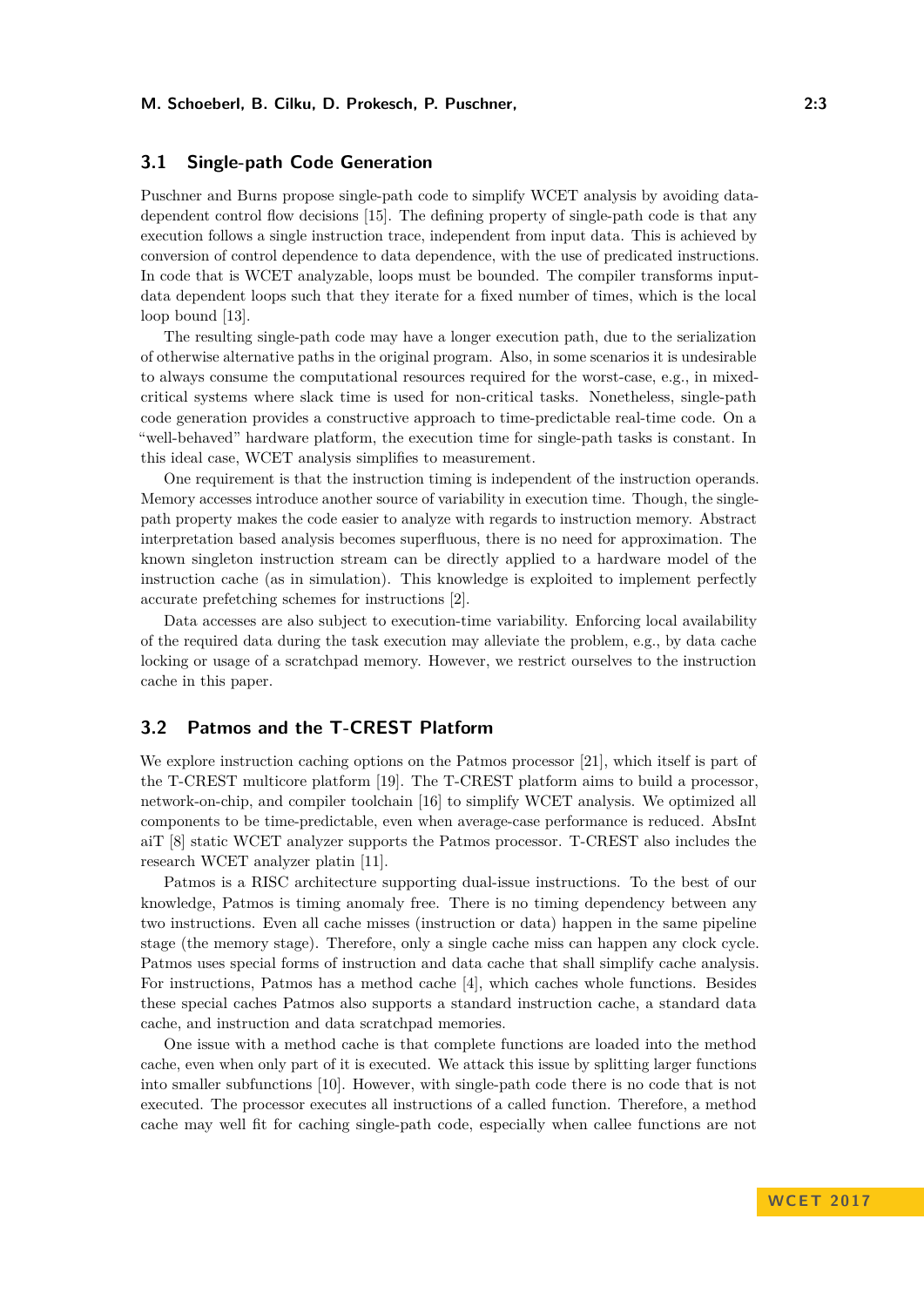#### **2:4 Best Practice for Caching of Single-Path Code**

evicted by called functions.

We extended a standard instruction cache by a prefetching unit [\[3\]](#page-10-10) to improve single-path execution time. The prefetcher uses the static "knowledge" of single-path code to anticipate the upcoming instructions and bring them into the cache before they are needed. Such a property allows the prefetcher to perform in time-predictable fashion without polluting the cache with unused instructions.

# **4 Caching of Single-Path Code**

Single-path code is instruction-cache friendly as all instructions that are loaded into the cache are executed, except at the end of a function.

## **4.1 Standard Instruction Cache**

A standard instruction cache is organized in cache blocks and can be configured as direct mapped cache or set associative cache. Some single-path code can benefit from a direct mapped instruction cache, especially when the cache is small [\[3\]](#page-10-10). We will evaluate direct mapped and set-associative instruction caches for single-path code.

## **4.2 Method Cache**

The method cache is an instruction cache designed to simplify WCET analysis. The method cache caches full functions/methods. Therefore, a cache miss can only happen on a call or a return. All other instructions are guaranteed hits and cache analysis can ignore those. Method cache analysis only needs to consider functions and not individual instructions.

One disadvantage of the method cache is that instructions in a function that are not executed are still loaded on a cache miss. However, with single-path code all instructions of a function are always executed. Therefore, the method cache should perform well with single-path code.

#### **4.3 Time-predictable Prefetcher with a Standard Cache**

Prefetching hides large memory access latencies by loading instructions into the cache before they are needed. However, to take advantage of this improvement, the prefetcher needs to guess the right prefetch target and issue the request at the right time. Any wrong speculation on these two parameters can degrade the system performance.

The time-predictable prefetcher exploits properties of single-path code to anticipate the future instruction cache accesses with full accuracy and bring those instructions into the cache at the right moment [\[3\]](#page-10-10). For higher efficiency, the prefetcher implements an aggressive algorithm that prefetches every cache line of the code. Its direction is controlled through a *Reference Prediction Table* (RPT), which is an optimized projection of single-path code that captures the control-flow behavior of the code.

The entries of the RPT control the behavior of the prefetcher. They contain addresses at which the prefetcher should switch between sequential and non-sequential prefetching. Figure [1](#page-4-1) shows the generation of the RPT. It begins with obtaining the execution trace of the single-path code. We use the Patmos simulator to export the program counter values during a program run. We extract the start addresses of the functions from the symbol table of the executable. The trace analyzer uses the trace and the start addresses to produce a dynamic control-flow graph of the single-path function, where nodes are addresses of single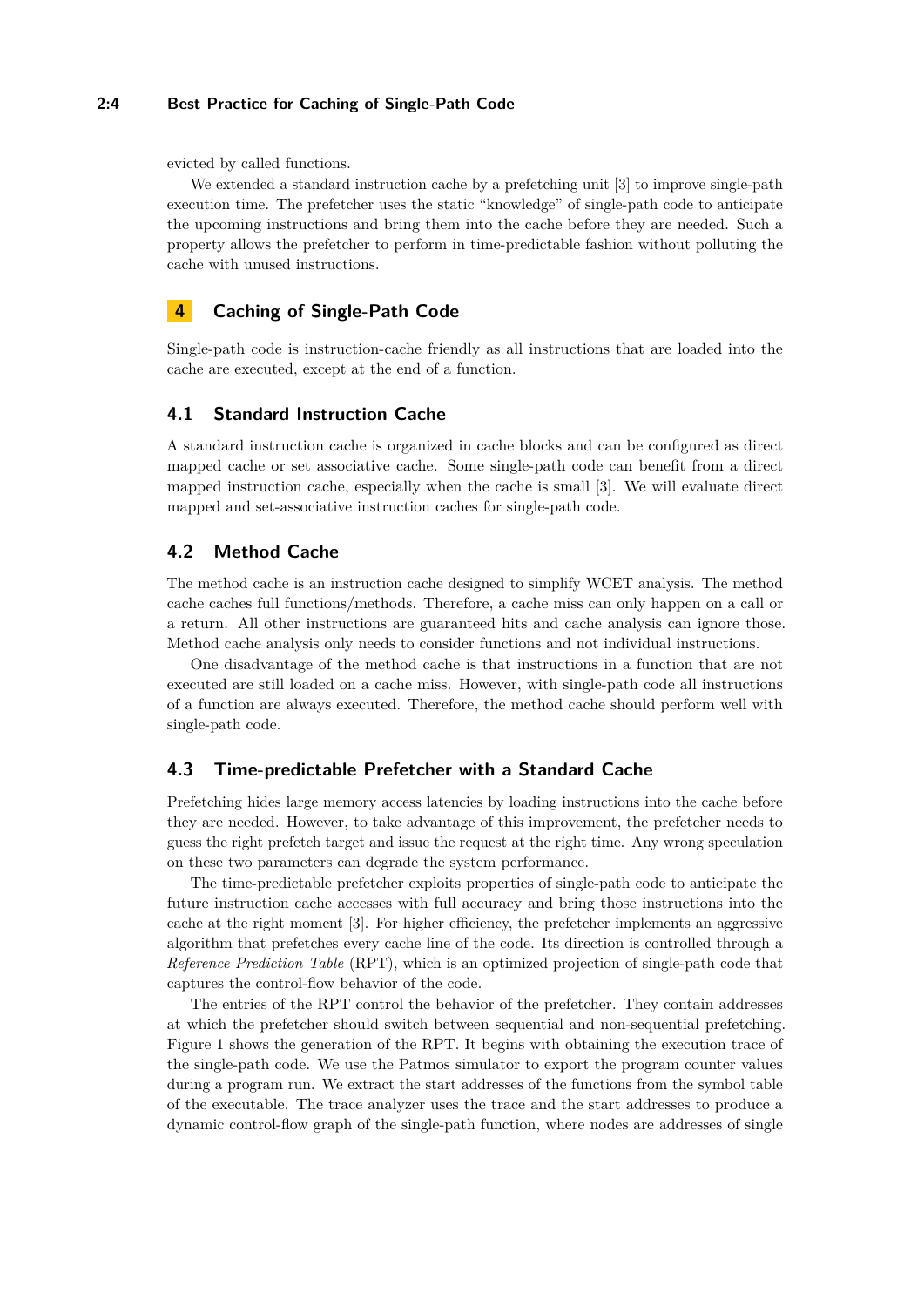<span id="page-4-1"></span>

**Figure 1** Generation of the Reference Prediction Table (RPT).

instructions. The trace analyzer identifies call sites, loops, loop nests, and loop iteration counts. The RPT creator then creates entries containing an address that shall trigger a change in the behavior of the prefetcher, a destination where to continue prefetching, and additional information depending on the entry type.

Generation of the RPT is based on a form of dynamic program analysis, without instrumentation of the original program. However, the extracted instruction trace is invariable regardless of the program inputs because of the single-path code. Also, in contrast to trace-based and profile-guided optimization, the analysis results are not directed back to the compiler. Instead, the execution is optimized by means of hardware in form of the specialized prefetcher.

# <span id="page-4-0"></span>**5 Evaluation**

We evaluate the program performance of single-path code with different caching methods. For the comparison, we use the Patmos processor. We configure Patmos for the Altera DE2-115 FPGA board, which means that the main memory is a 16-bit SRAM. This memory results in 21 clock cycles for a burst of 4 32-bit words to fill or spill a 16-byte cache line. All standard caches have the line size of the burst length, 16 bytes. We configure the instruction or method cache to be 8 KB large and the method cache to cache up to 16 functions. The data cache is 4 KB and the stack cache 2 KB. We use hardware simulation to get cycle accurate measurements.

For the evaluation, we use the TACLeBench benchmark collection [\[6\]](#page-10-2) in version 1.9. We have added an attribute to the benchmarks' main function to avoid that it is inlined by the compiler. Otherwise we did not touch the source of TACLeBench. This main function is also the root function for the single-path code generation. We measure the execution time of the whole program, including initialization and result comparison code, in clock cycles.

We used a subset of the benchmarks. The variation of the execution time of the benchmarks is high, i.e., between hundreds and a billion clock cycles. For practical reasons, we did not use the long running benchmarks, as cycle accurate hardware simulation is time consuming.[1](#page-4-2) However, a large execution time does not necessarily mean that those benchmarks would have a larger memory foot print. Furthermore, we dropped benchmarks where we cannot generate single-path code, e.g., recursive benchmarks. Also, we removed two outliers (ludcmp

<span id="page-4-2"></span><sup>1</sup> The simulation of the remaining benchmarks, just for a single cache size configuration, still takes 6–8 hours on a contemporary notebook.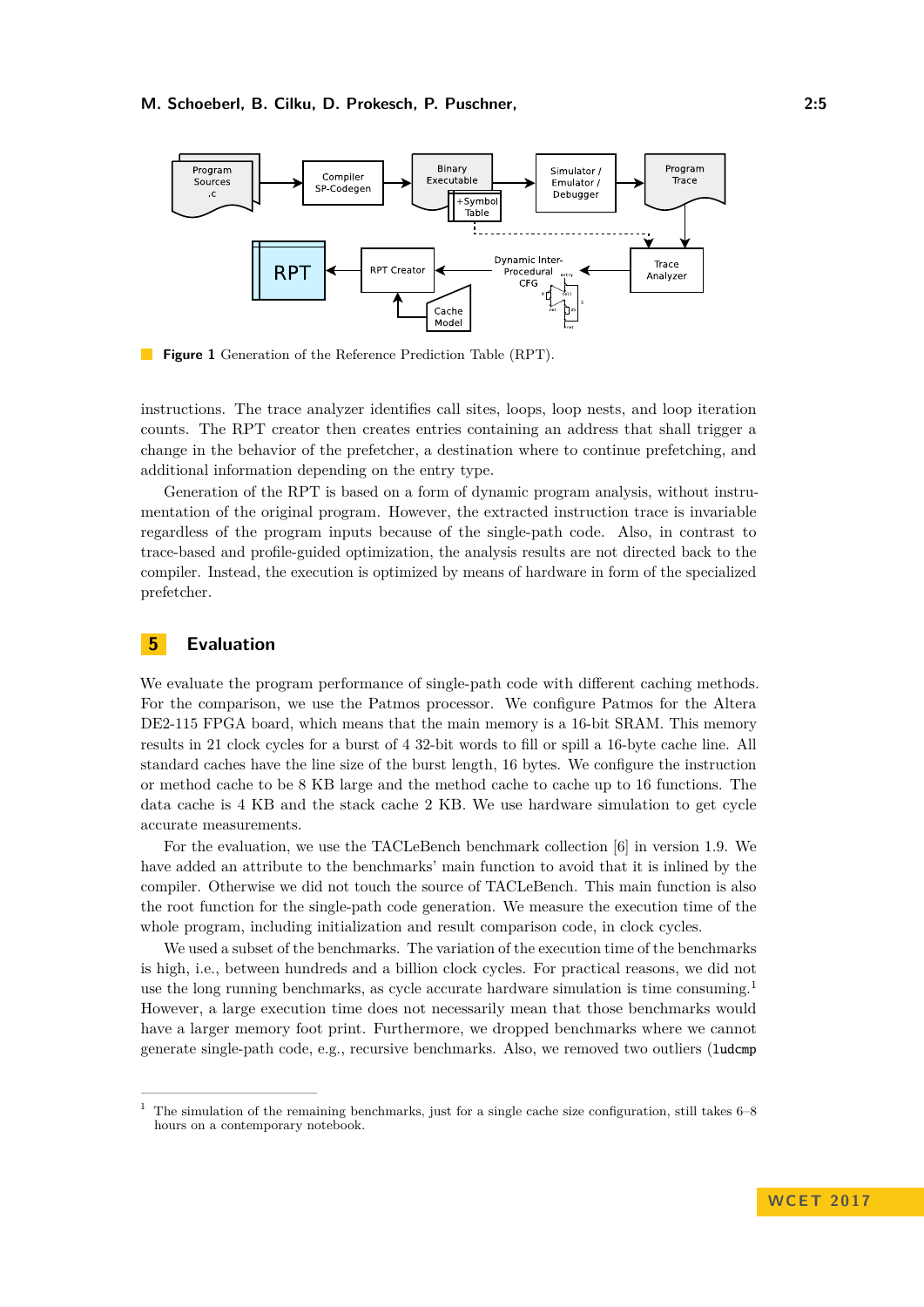#### **2:6 Best Practice for Caching of Single-Path Code**

<span id="page-5-0"></span>

**Figure 2** Relative average-case performance comparing the method cache with a standard cache on normal programs

and minver) as their results showed improvements of factors 3 to 4 for the method cache compared to a standard instruction cache.

All the following figures show measured performance improvements, where a bigger number means a better result. The figures show relative performance as one execution time scaled by the other execution time. That means a number larger than 1 is an improvement, and a number less than 1 is a regression. E.g., when comparing the method cache with the standard cache, the figure shows how much better (or worse) the configuration of the method cache is compared with the standard cache. For this example, the relation is the execution time of the benchmark with the standard cache divided by the execution time of the benchmark with the method cache (as a shorter execution time is better).

## **5.1 Baseline**

As a baseline, we show the performance difference between using a method cache and a direct mapped instruction cache on normal compiled code. Figure [2](#page-5-0) shows the execution time relation between those two configurations (normalized to the execution time with the standard cache). The geometric mean of the comparison is 0.88, which means that on average the configuration with the direct mapped instruction cache performs better. Those measurements are average case measurements and cannot be an indication of WCET analysis bounds. In these average case measurements, we see that some benchmarks perform equally for the two cache configurations. We assume those cases are when the benchmark fits entirely into the cache. Several benchmarks perform better with a normal instruction cache than with the method cache. However, this is an average case measurement and the method cache was designed to simplify WCET analysis.

# **5.2 Single-Path Comparison and Prefetching**

Figure [3](#page-6-0) shows the performance comparison between a method cache and a standard cache with single-path generated code. The figure is now more diverse than the average-case figure. Some benchmarks gain and some lose when using a method cache. There is no clear winner. The geometric mean of the comparison is 0.96, which means that on average the standard cache configuration performs slightly better.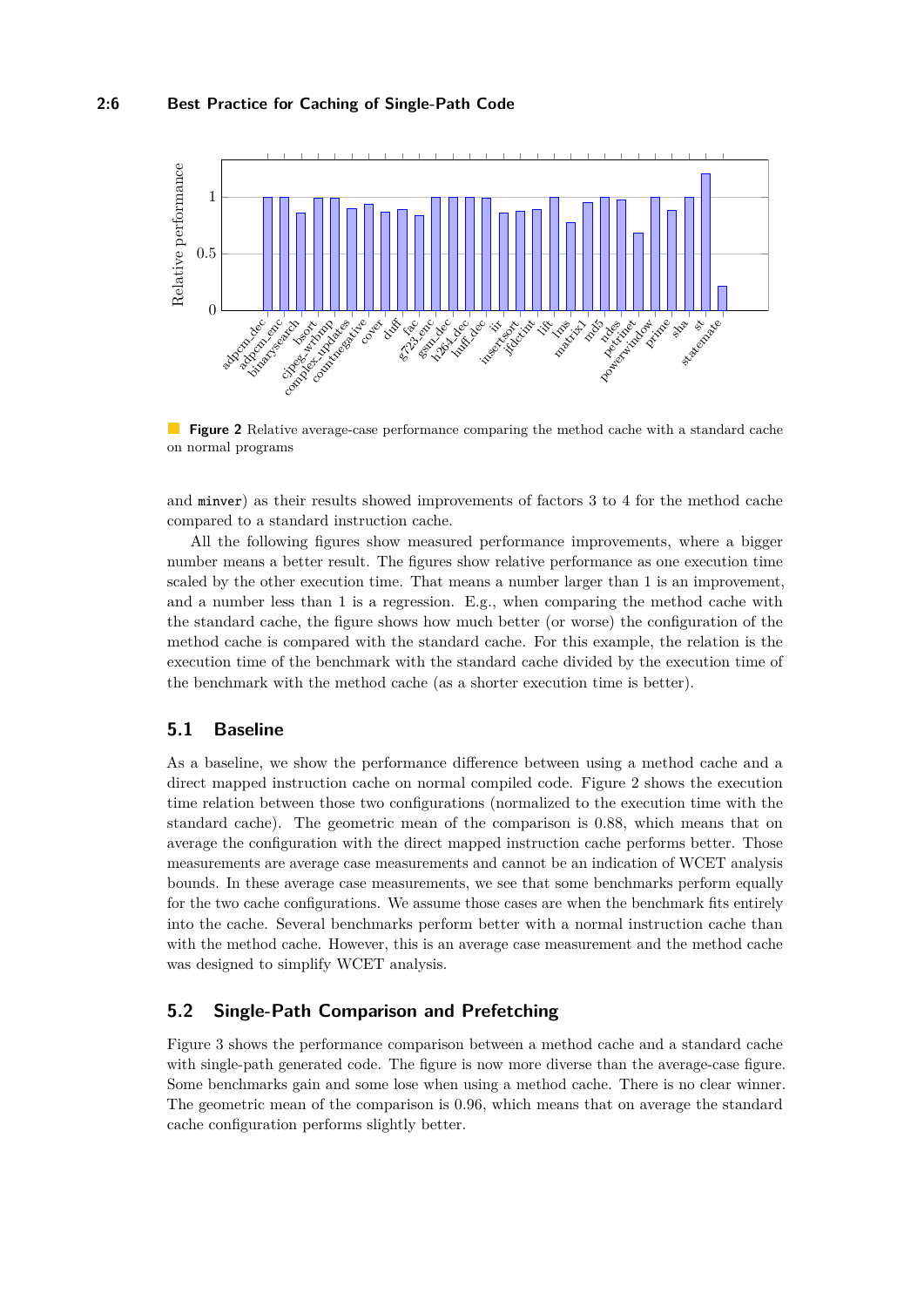<span id="page-6-0"></span>

**Figure 3** Relative single-path performance comparing the method cache with a standard cache

<span id="page-6-1"></span>

**Figure 4** Relative single-path performance comparing the method cache with a prefetching cache

Figure [4](#page-6-1) show the performance comparison between a method cache and an instruction cache that includes the prefetching unit. The results are similar to the results in Figure [3.](#page-6-0) Some benchmarks gain a little bit with the prefetching unit. The geometric mean of the comparison is 0.94. We assume that most benchmarks are almost fitting into the cache and leaving not enough room for improvement by prefetching. It has been shown that smaller caches benefit most from the prefetcher [\[3\]](#page-10-10).

# **5.3 Associativity**

Figure [5](#page-7-0) shows the comparison of a 2-way cache with LRU replacement with a direct mapped instruction cache. Originally we assumed that a direct mapped cache is a better fit for single-path code as is avoids cache thrashing on loops that are larger than the cache. However, we see in the figure that some benchmarks benefit from a higher associativity. Only statemate performs better with a direct mapped cache. Therefore, we deduct that the 4 KB of one way is large enough for the larger loops in the benchmarks. The geometric mean of the comparison is 1.014, which means that on average the configuration with the 2-way instruction cache performs slightly better than the configuration with the direct mapped cache.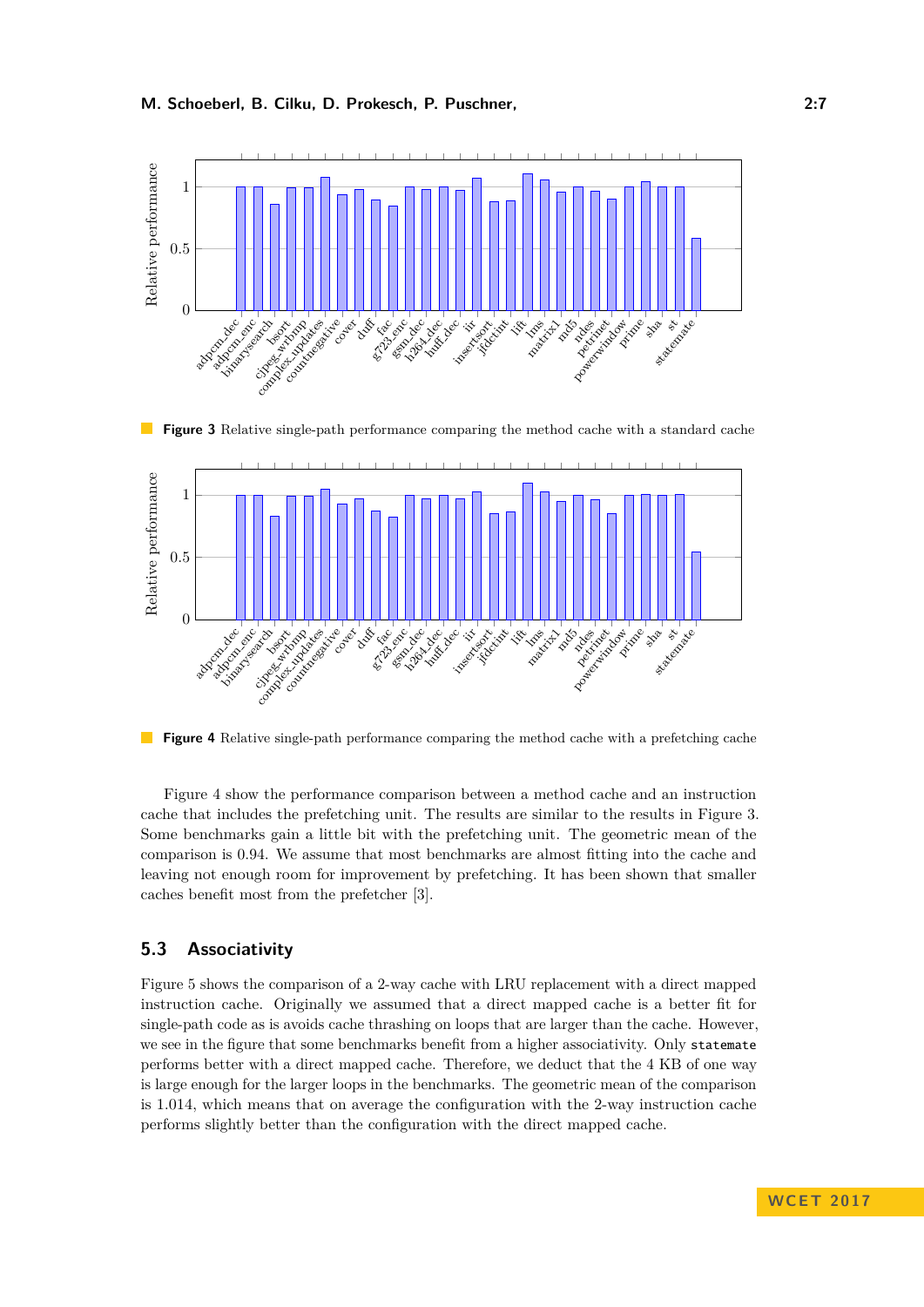#### **2:8 Best Practice for Caching of Single-Path Code**

<span id="page-7-0"></span>

**Figure 5** Relative single-path performance comparing a 2-way cache with a direct mapped cache

<span id="page-7-1"></span>

**Figure 6** Benchmark dynamic sizes (instruction memory footprint)

## **5.4 Benchmark Sizes**

To better understand the benchmark results, we measure the instruction memory footprint of the benchmarks. We collect actual runtime data of which code is executed. We trace the execution of a benchmark with the Patmos simulator and collect which functions are executed. We extract the function sizes from the executable. As single-path code executes the whole function, we simply add all sizes of the executed functions to retrieve the instruction memory footprint. We exclude startup and exit code.

Figure [6](#page-7-1) shows the memory footprint of the benchmarks. We can see three typical sizes of benchmarks: (1) very small benchmarks, such as binarysearch or duff where the memory footprint is less than 1 KB, (2) medium sized benchmarks with a memory footprint of 4–5 KB, and (3) larger benchmarks with a memory footprint of around 10 KB. The largest benchmark is lms with 14.7 KB. These numbers do not include any startup or exit code executed, which by itself is 7048 bytes. That means for the small benchmarks the startup and exit code dominates the memory footprint.

With our standard configuration of 8 KB instruction cache, 23 out of the 30 benchmarks will fit into the cache (excluding startup and exit code). This means that many of the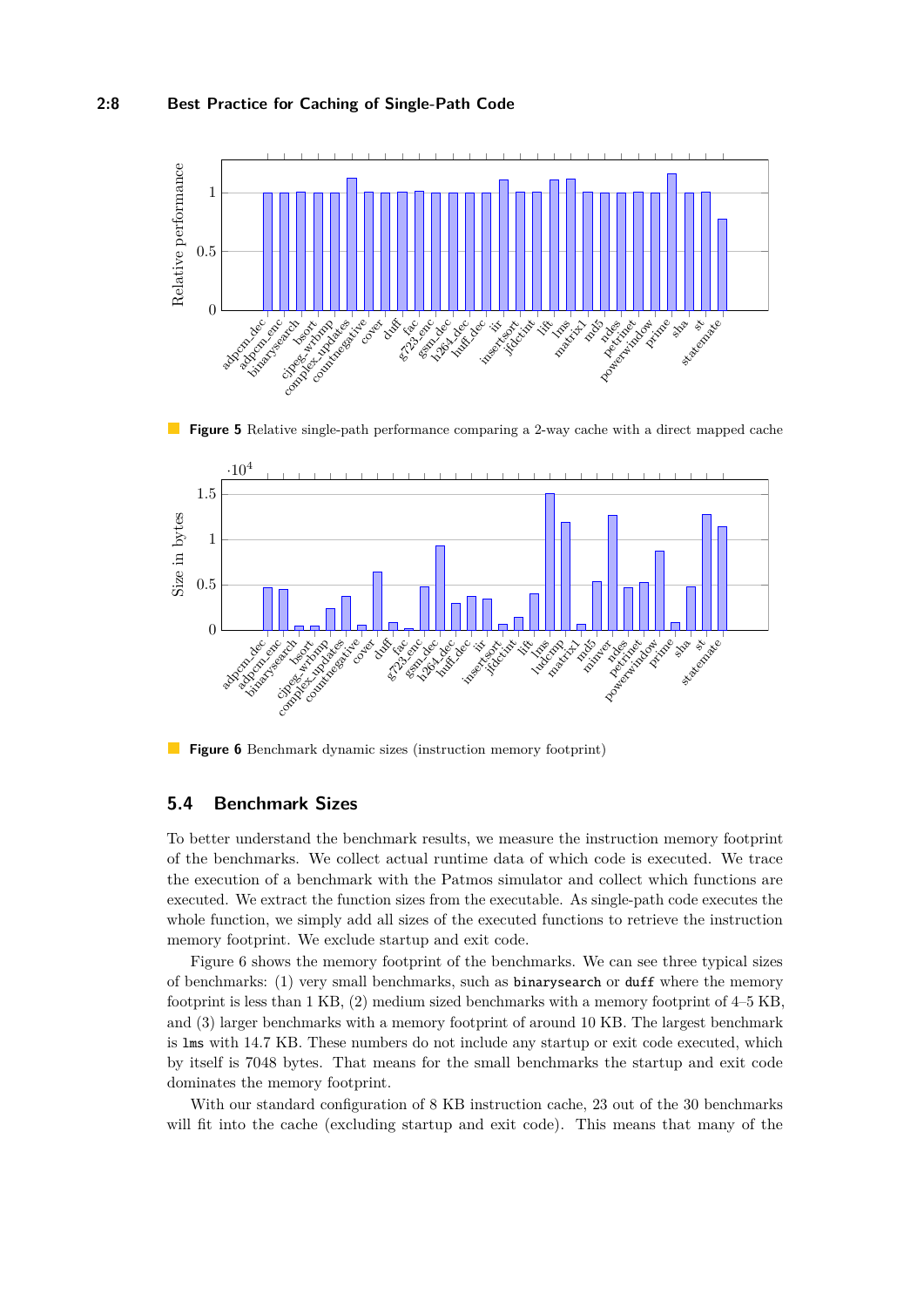<span id="page-8-0"></span>

**Figure 7** Relative single-path performance comparing the method cache with a standard cache (2 KB size)

TACLeBench benchmarks are too small for the evaluation of different instruction caches. Therefore, we explore artificial small caches in the following subsection.

# **5.5 Small Caches**

For further experiments we reduce the size of the instruction and method cache to just 2 KB, a very small size for current embedded processors. Figure [7](#page-8-0) compares the method cache with the direct mapped instruction cache. For this evaluation we leave the compiler parameter preferred subfunction size at the default value of 256. The geometric mean of the comparison is 0.92, which means that on average a direct mapped instruction cache is a slightly better solution for small caches.

Figure [8](#page-9-0) compares a 2-way cache with LRU replacement with a direct mapped instruction cache. Compared to Figure [5](#page-7-0) we see different benchmarks benefitting from associativity. Furthermore, with the larger cache only a single benchmark (statemate) performed worse with the 2-way cache. For the small configuration, several benchmarks perform worse with a 2-way set associative cache. Therefore, for small caches there is no clear winner when comparing a direct mapped and a 2-way set associative instruction cache. The geometric mean of the comparison is 1.05, which means that on average a 2-way set associative instruction cache is a slightly better solution than a direct mapped instruction cache for small cache sizes.

## **5.6 Discussion**

Single-path code has different characteristics than normal code. We see some of the different characteristics when comparing different caching methods. The method cache, which works not so well in the average-case, is a better fit when using single-path code. Prefetching with a standard cache provides some benefit.

As we see in the results, there is no clear winner for all benchmarks. Therefore, if we use an FPGA as execution platform, we can select an application specific caching method. This is like an application specific instruction set in a processor.

It might also be interesting to compare the different caching methods for single-path code with either cache locking or allocation in a scratchpad memory (SPM). In earlier work, we compared two alternatives to a standard instruction cache: an SPM and a method cache [\[22\]](#page-11-11).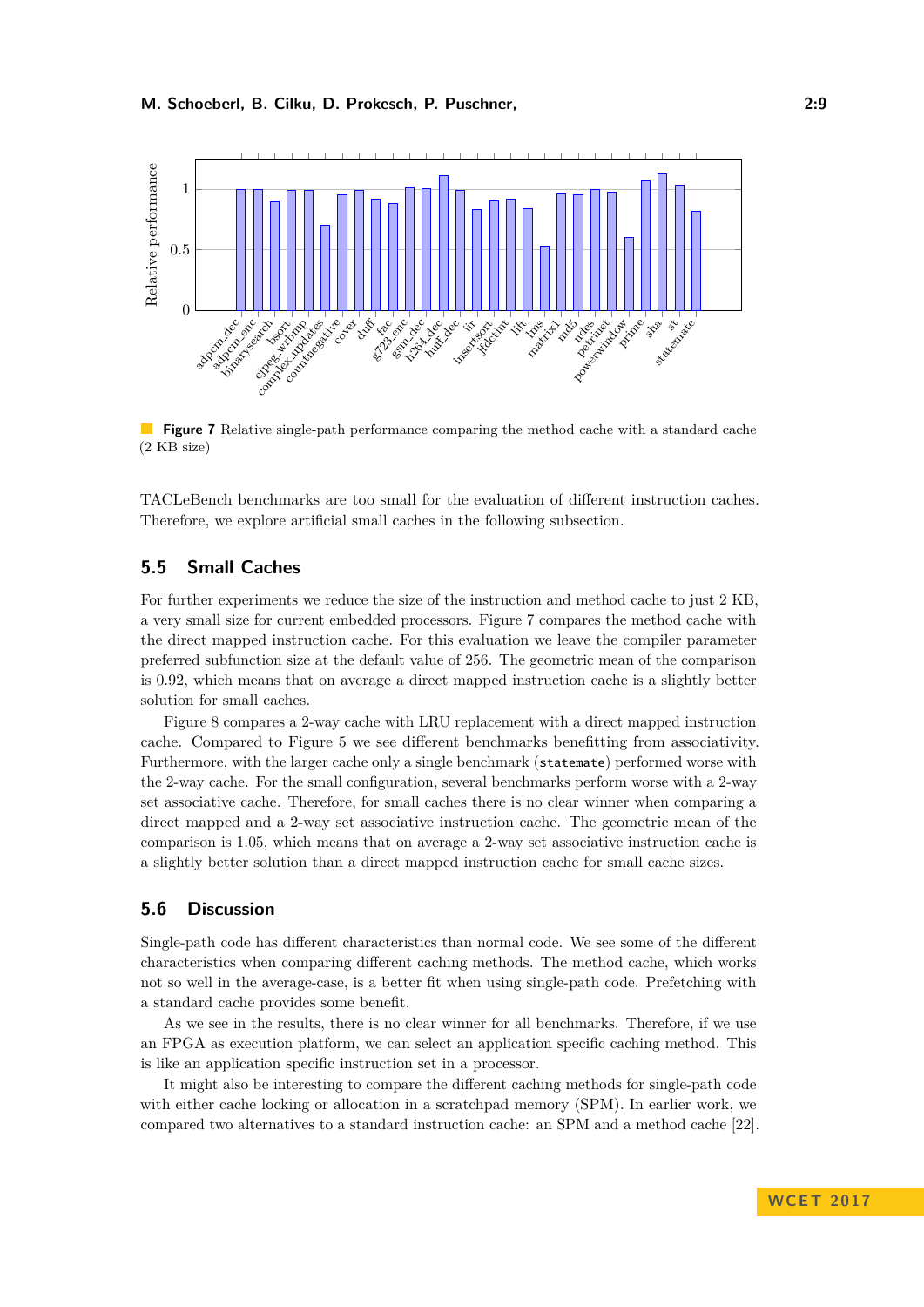#### **2:10 Best Practice for Caching of Single-Path Code**

<span id="page-9-0"></span>

**Figure 8** Relative single-path performance comparing a 2-way cache with a direct mapped cache (2 KB size)

The comparison considers the true WCET and the estimated WCET bound. We found that a method cache is preferable to an SPM for the true WCET. However, if WCET bounds are derived by analysis, the WCET bounds for an instruction SPM are often lower than the bounds for a method cache. As there is no WCET overestimation in single-path code, it would be interesting to repeat this comparison with single-path code.

## **5.7 Reproducing the Results**

We think reproducibility is of primary importance in science. As we are working in the context of an open-source project, it is relative easy to provide pointers and a description how to reproduce the presented results.

The T-CREST project is open-source and the README[2](#page-9-1) of the Patmos repository provides a brief introduction how to setup an Ubuntu installation for T-CREST and how to build T-CREST from the source. More detailed installation instructions, including setup on Mac OS X, are available in the Patmos handbook [\[20\]](#page-11-12). To simplify the evaluation, we also provide a VM[3](#page-9-2) where all needed packages and tools are already preinstalled. However, that VM is currently used in teaching and does not contain the latest version of T-CREST, including the scripts for the experiments. Therefore, you need to reinstall and build T-CREST as described in the README.

We have scripted all experiments and host those scripts in the misc repository of T-CREST. Details to rerun the experiments are described in a README.[4](#page-9-3) The Makefile is setup to run the base experiments and for producing the figures as PDFs. Variations can be obtained by changing the respective variables.

<span id="page-9-1"></span> $^2$  <https://github.com/t-crest/patmos>

<span id="page-9-2"></span> $^3$  <http://patmos.compute.dtu.dk/>

<span id="page-9-3"></span><sup>4</sup> [https://github.com/t-crest/patmos-misc/tree/master/experiments/cache\\_prefetch\\_lock/](https://github.com/t-crest/patmos-misc/tree/master/experiments/cache_prefetch_lock/wcet2017) [wcet2017](https://github.com/t-crest/patmos-misc/tree/master/experiments/cache_prefetch_lock/wcet2017)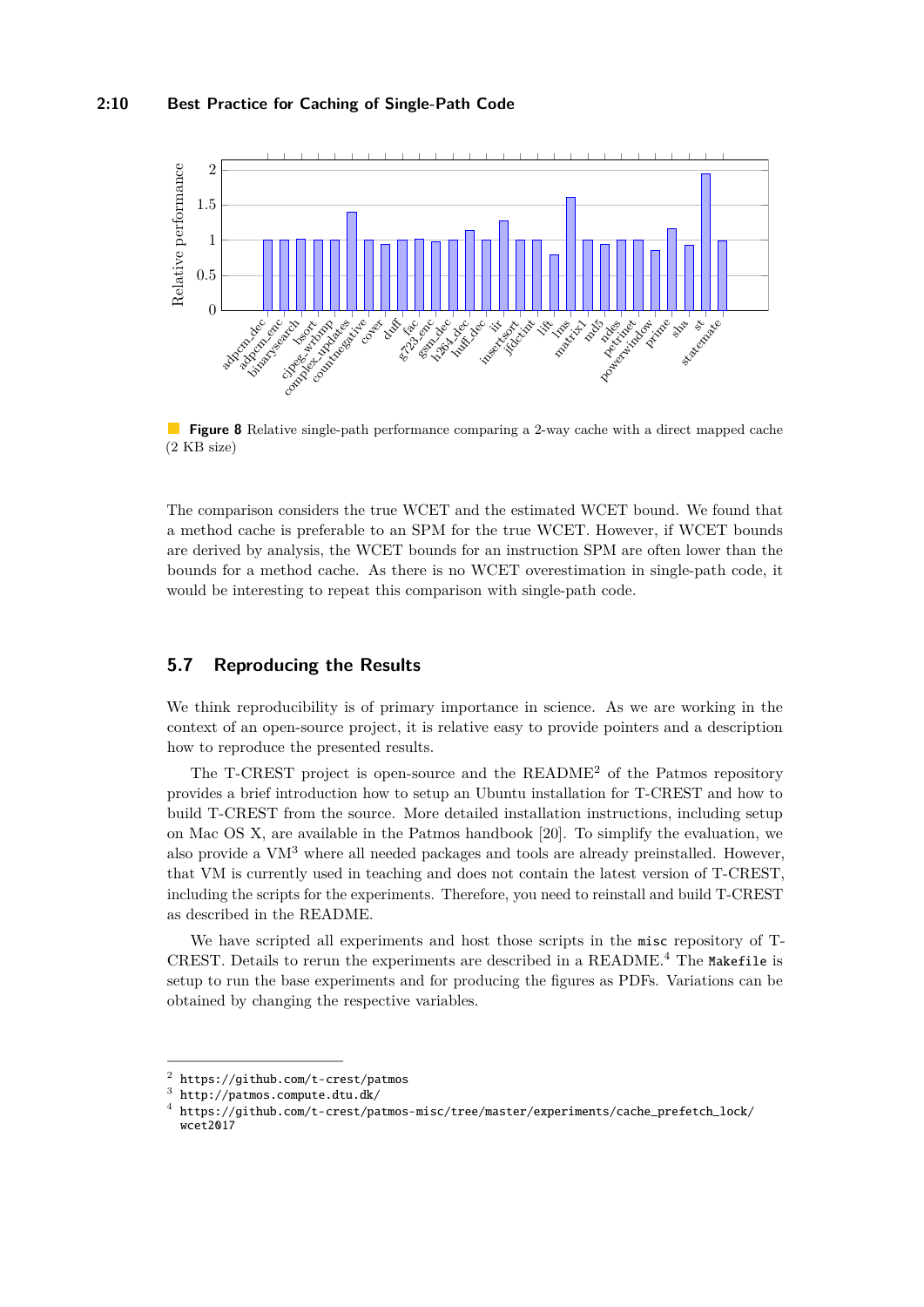# <span id="page-10-3"></span>**6 Conclusion**

In this paper, we compared different caching methods for single-path code. We found that the method cache, which performs not so well in the average case, shows an improvement on some benchmarks when compared to a standard instruction cache. With small cache configurations the best solution is in most cases a set associative instruction cache. When we use an FPGA as execution platform we have the freedom to choose the best caching solution for each individual application.

#### **References**

- <span id="page-10-0"></span>**1** J. Allen, K. Kennedy, C. Porterfield, and J. Warren. Conversion of Control Dependence to Data Dependence. In *Proc. 10th ACM Symposium on Principles of Programming Languages*, pages 177–189, Jan. 1983.
- <span id="page-10-7"></span>**2** Bekim Cilku, Daniel Prokesch, and Peter Puschner. A time-predictable instructioncache architecture that uses prefetching and cache locking. In *Proc. 18th IEEE International Symposium on Object/Component/Service-Oriented Real-Time Distributed Computing (ISORC) Workshops, 11th IEEE/IFIP International Workshop on Software Technologies for Future Embedded and Ubiquitous Systems (SEUS)*, pages 74–79. IEEE CS Press, 2015.
- <span id="page-10-10"></span>**3** Bekim Cilku, Wolfgang Puffitsch, Daniel Prokesch, Martin Schoeberl, and Peter Puschner. Improving performance of single-path code through a time-predictable memory hierarchy. In *Proceedings of the 20th IEEE International Symposium on Real-Time Computing (ISORC 2017)*, Toronto, Canada, May 2017. IEEE.
- <span id="page-10-1"></span>**4** Philipp Degasperi, Stefan Hepp, Wolfgang Puffitsch, and Martin Schoeberl. A method cache for Patmos. In *Proceedings of the 17th IEEE Symposium on Object/Component/Serviceoriented Real-time Distributed Computing (ISORC 2014)*, pages 100–108, Reno, Nevada, USA, June 2014. IEEE. [doi:10.1109/ISORC.2014.47](http://dx.doi.org/10.1109/ISORC.2014.47).
- <span id="page-10-6"></span>**5** Huping Ding, Yun Liang, and Tulika Mitra. Wcet-centric dynamic instruction cache locking. In *Design, Automation and Test in Europe Conference and Exhibition (DATE), 2014*, pages 1–6. IEEE, 2014.
- <span id="page-10-2"></span>**6** Heiko Falk, Sebastian Altmeyer, Peter Hellinckx, Björn Lisper, Wolfgang Puffitsch, Christine Rochange, Martin Schoeberl, Rasmus Bo Sørensen, Peter Wägemann, and Simon Wegener. TACLeBench: A benchmark collection to support worst-case execution time research. In Martin Schoeberl, editor, *16th International Workshop on Worst-Case Execution Time Analysis (WCET 2016)*, volume 55 of *OpenAccess Series in Informatics (OASIcs)*, pages 2:1–2:10, Dagstuhl, Germany, 2016. Schloss Dagstuhl–Leibniz-Zentrum für Informatik.
- <span id="page-10-5"></span>**7** Heiko Falk, Sascha Plazar, and Henrik Theiling. Compile-time decided instruction cache locking using worst-case execution paths. In *Proceedings of the 5th IEEE/ACM international conference on Hardware/software codesign and system synthesis*, pages 143–148. ACM, 2007.
- <span id="page-10-8"></span>**8** Reinhold Heckmann and Christian Ferdinand. Worst-case execution time prediction by static program analysis. Technical report, AbsInt Angewandte Informatik GmbH. [Online, last accessed November 2013].
- <span id="page-10-4"></span>**9** Reinhold Heckmann, Marc Langenbach, Stephan Thesing, and Reinhard Wilhelm. The influence of processor architecture on the design and the results of wcet tools. *Proceedings of the IEEE*, 91(7):1038–1054, 2003.
- <span id="page-10-9"></span>**10** Stefan Hepp and Florian Brandner. Splitting functions into single-entry regions. In Karam S. Chatha, Rolf Ernst, Anand Raghunathan, and Ravishankar Iyer, editors, *2014*